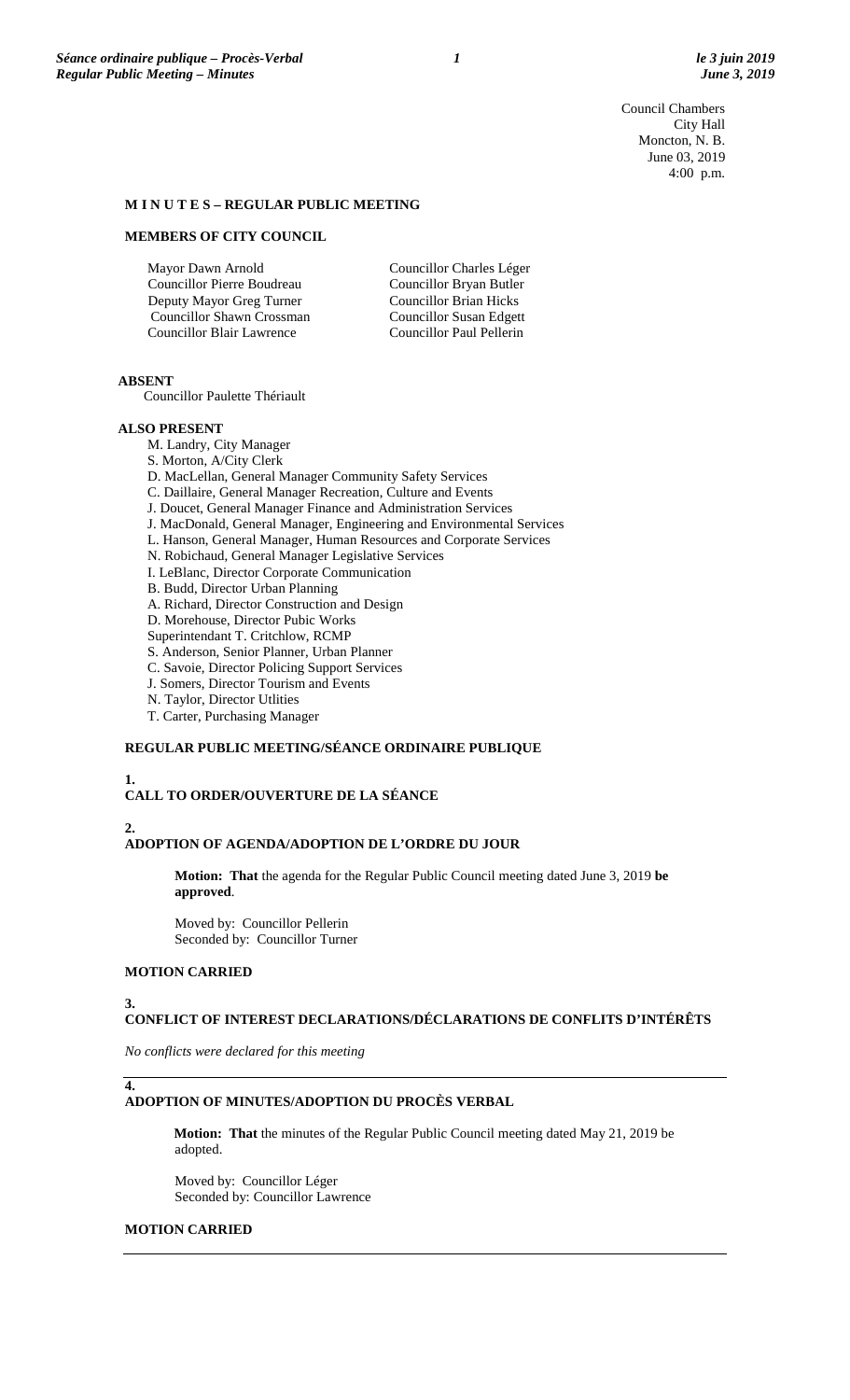**5.**

### **CONSENT AGENDA/QUESTIONS SOUMISES À L'APPROBATION DU CONSEIL**

5.1 **Noise By-Law Exemption** – Festival Inspire – July 11-13, 2019

**Motion: That** permission be granted for the following noise by-law exemptions to accommodate evening entertainment at the Riverfront Park:

- From 11 p.m. until midnight on Thursday, July 11 and from 11 p.m. until 1 a.m. on Friday July 12 and Saturday July 13, 2019
- 5.2 **Street Closures and Noise By-Law Exemption** 2019 Mosaïq Multicultural Festival July 19- 20, 2019 – Street affected: Downing Street

**Motion: That** permission be granted for the following street closures to accommodate a walking parade to Riverfront Park for the Mosaïq Multicultural Festival on Saturday July 20, 2019.

From 11:30 a.m. until 1 p.m. on Saturday July 20, 2019:

- Full Closure of Main Street from Westmorland Street to Mechanic Street
	- Full Closure of Downing Street from Main Street to Assomption Boulevard

That permission be granted for a noise by-law exemption from 11 p.m. until midnight on Friday July 19, and Saturday July 20, 2019 to accommodate evening stage entertainment on the riverfront.

5.3 **Street Closure** – Remembrance Day Parade – November 11, 2019 – Streets affected: Broadway Street and Massey Avenue

**Motion: That** Moncton City Council approve the following street closure request for the Royal Canadian Legion Branch #54 Remembrance Day Parade:

- From 10 a.m. until 12:30 p.m. on Monday November 11, 2019:
- Closure of a portion of Broadway Street, Massey Avenue to Peter Street (Sunny Brae Park).
- Street closure at 10 a.m. to allow for the parade route to commence at approximately 10:45 a.m. (streets will be reopened as parade passes).
- Street closure at 12 p.m. to allow for the parade to return to the Legion (streets will be reopened as parade passes).

The estimated time for each of the parade processionals is 15 minutes.

**Motion: That** the consent agenda **be approved**:

- **Noise By-Law Exemption**  Festival Inspire July 11-13, 2019
- **Street Closures and Noise By-Law Exemption** 2019 Mosaïq Multicultural Festival July 19-20, 2019 – Street affected: Downing Street
- **Street Closure**  Remembrance Day Parade November 11, 2019 Streets affected: Broadway Street and Massey Avenue

Moved by: Deputy Mayor Boudreau Seconded by: Councillor Pellerin

### **MOTION CARRIED**

### **6. PUBLIC AND ADMINISTRATION PRESENTATIONS/ EXPOSÉS DU PUBLIC ET DE L'ADMINISTRATIONS**

### **6.1 PUBLIC PRESENTATIONS/ EXPOSÉS DU PUBLIC – 5 minutes**

6.1.1 **Presentation** – Moncton Youth Impact – Mel Kennah

Mr. Kennah provided Council with an overview of what Moncton Youth Impact does within the community. Moncton Youth Impact services youth between the ages of 16 to 24, who are struggling with one or more of these three risk factors Youth Impact provides these solutions:

- **Mental Health**
- Homelessness
- **Addictions**

There are 3 different programs available for these youth:

- Youth QUEST Central
- Transitional Housing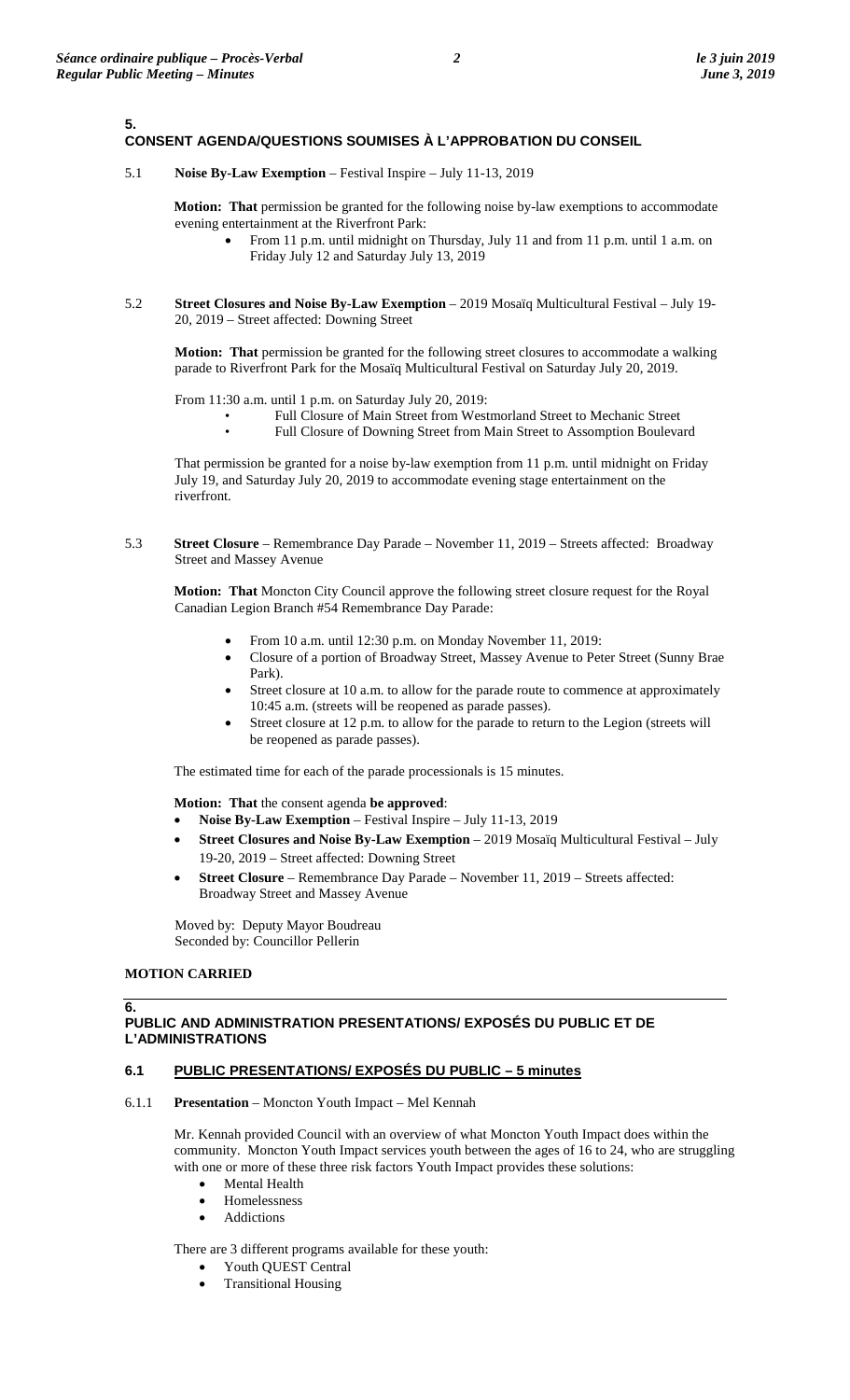- Drug Intervention Program
- Mr. Kennah indicated that the keys to Success are:
	- Easy access: free and anyone can refer to all 3 programs
	- Centrally located with an outreach component
	- Youth centered approach in a youth friendly environment
	- Community collaboration e.g. government departments, non-profit organizations, service groups, churches, United Way You Turns Committee, Homelessness Steering Committee, Downtown Greater Moncton Inc., etc.

Paying Dividends for Generations:

- Proactive strength-based approach
- Moving youth from risk to resilience
- Elevating skills acquisition
- Achieving long term positive outcomes
- 6.1.2 **Presentation** Big Brothers Big Sisters of Greater Moncton Joline LeBlanc, Program Director Ms. LeBlanc came before Council to provide an overview of the Big Brothers Big Sister of Greater Moncton's program and its importance to the children they serve.

The program's mission and vision statements reflect the great work they do with children in need within the community.

#### **Vision:**

"Every child in our community who needs a mentor, has a mentor"

#### **Mission:**

"We commit to Greater Moncton's young people that we will be leaders in providing them with the highest quality, volunteer based mentoring programs.

Ms. LeBlanc provided a breakdown of the programs offered at Big Brothers Big Sister of Greater Moncton.

6.1.3 **Petition** – Opt in system for flyers – Fred Laforge

Mr. Laforge came before Council to speak to an opt-in system for flyer delivery within Greater Moncton area. He has collected approximately 2,900 names on an on-line petition, and presented it to Council.

Every Thursday flyers are delivered to residences and are left in their driveways – these usually find their way into a trash bin. He proposes the following:

- 1. Give a grace period of 3 months before the service switches from opt-out to opt-in, giving the company enough time to make the necessary arrangements to enroll their readers into the new opt-in model.
- 2. People who subscribed to the service will need to clearly display the "Flyers accepted here" sticker which follows the proposition made to the city of Montreal with a positive response from the community.
- 3. By-law enforcement to periodically survey the streets after flyer distribution and fine the respective company \$45 for every littering infraction.

#### **Other Presentation/Autres présentations – 2 minutes**

### **6.2 ADMINISTRATION PRESENTATIONS/EXPOSÉS DE L'ADMINISTRATION – 10 minutes**

6.2.1 **Presentation** – Congrès mondial acadien 2019 – Claudette Thériault and Vaughne Madden The Congrès mondial acadien is a large celebration of Acadian culture held every five years. It is the largest gartering of Acadians in the world and provides an opportunity to welcome all those who are interested in the Acadian culture to become part of the festivities.

Below is an overview of festivities for the event:

- Opening Day and ceremonies will be held on August 10, 2019 in Abram, PEI.
- August 14, 201914 will be a Commemoration Day in Miscouche, PEI.
- National Acadian Day, August 15, 2019 activities will begin in Miscouche, and will end in Dieppe, NB.
- August 16, 2019 Extrême Frontière Opening Moncton, NB Official opening of the Gerard LeBlanc Park at City Hall. August 16-23, 2019 festivities continue in Moncton, NB which will feature space showcasing performances, booths and pavilions. There will be 50+ artists and musicians from here and elsewhere. The congrès will also feature many different conference / presentations, visuals arts, dance, street artist, etc.
- Closing ceremonies will be held in Shediac, NB on August 24, 2019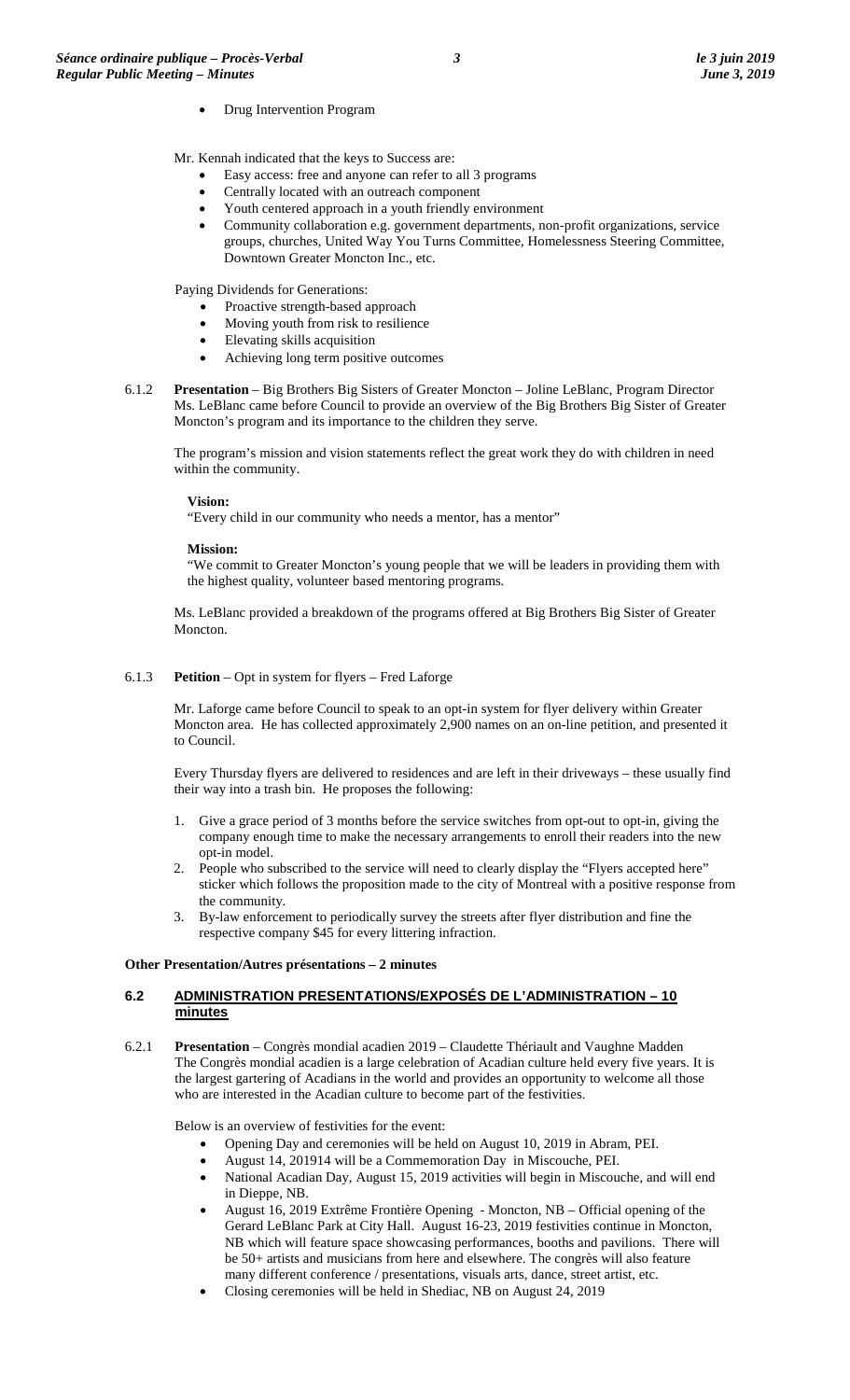While the event is taking place in Moncton, the CMA will feature some parallel programming such as – Accros de la chanson, a genealogy fair, exhibition Hookeuses du Bor'de'lo, Official unveiling Lafayette-Moncton Twinning mural, Réseau de ville francophone et francophiles d'Amérique

For more information visit the CMA website at [www.cma2019.ca](http://www.cma2019.ca/)

#### **7. PLANNING MATTERS/ QUESTIONS D'URBANISME**

No planning matters to come before Council.

## **8. STATEMENTS BY MEMBERS OF COUNCIL/ EXPOSÉS DES MEMBRES DU CONSEIL**

### *Bryan Butler*

Made mention of the  $5<sup>th</sup>$  anniversary of the shootings in Moncton, which claimed the lives of 3 RCMP officers and injured 2 others. He encouraged all to keep their back porch light on to remember these fallen officers.

### *Susan Edgett*

- Attended the Moncton Boys and Girls Club Annual General Meeting.
- Represented Council at the Haitian Flag Day celebration
- Attended the Capitol Theatre's 25<sup>th</sup> anniversary.
- Attended the very first Top 20 Under 40 event in Moncton.
- Attended the Federation of Municipalities conference this past weekend.

### *Pierre Boudreau*

- Reminded all citizens this week is Environmental Week. Encouraged all to take advantage of free transit.
- Made mention of the many new businesses opening in the City of Moncton and flag raisings.
- Attended D-day celebration on behalf of the City of Moncton.
- Indicated that it was the end of Ramadan this week.

### *Greg Turner*

- Advised citizens that Moncton was the host city for the launch of a new coin commemorating Dday.
- Also attended the Federation of Municipalities conference.
- Welcomed new business Wilson Security to the City of Moncton
- Welcomed the Shriners at City Hall for a flag raising

### *Blair Lawrence*

- Also attended the Federation of Municipalities conference. He attended a session on homelessness, and found that many municipalities across the country face the same issues as Moncton.
- Congratulated the Magic's on their Canadian Championship.
- Recognized Andrew LeBlanc, Atlantic Wellness Center
- Spoke of the need to perhaps revitalize the Finn report and look at the situation of the large number of municipalities within a small province.

## **Charles Léger**

• Attended Enviro Plus Annual General Meeting. Indicated that this company is considered a success story – they apply the 3Rs – Reuse, Reduce, Recycle.

### *Dawn Arnold*

- Also attended the Federation of Municipalities conference, where she had to opportunity to chat with the Federal Minister of Infrastructure
- Thanked the Mayor of Saint John's for being a great sport and wearing the Magic's jersey.
- Attended a press conference for the Deux langues c'est bon pour les affaires

### **9.**

### **REPORTS AND RECOMMENDATIONS FROM COMMITTEES AND PRIVATE MEETINGS/ RAPPORTS ET RECOMMANDATIONS DES COMITÉS ET RÉUNIONS À HUIS CLOS**

- 9.1 **Recommendation(s)** Committee of the Whole May 27, 2019
	- 1. **That** Moncton City Council approve the City of Moncton Accessibility Policy for Renovations, Additions and New Construction of City-owned Buildings.

Moved by: Councillor Léger Seconded by: Councillor Butler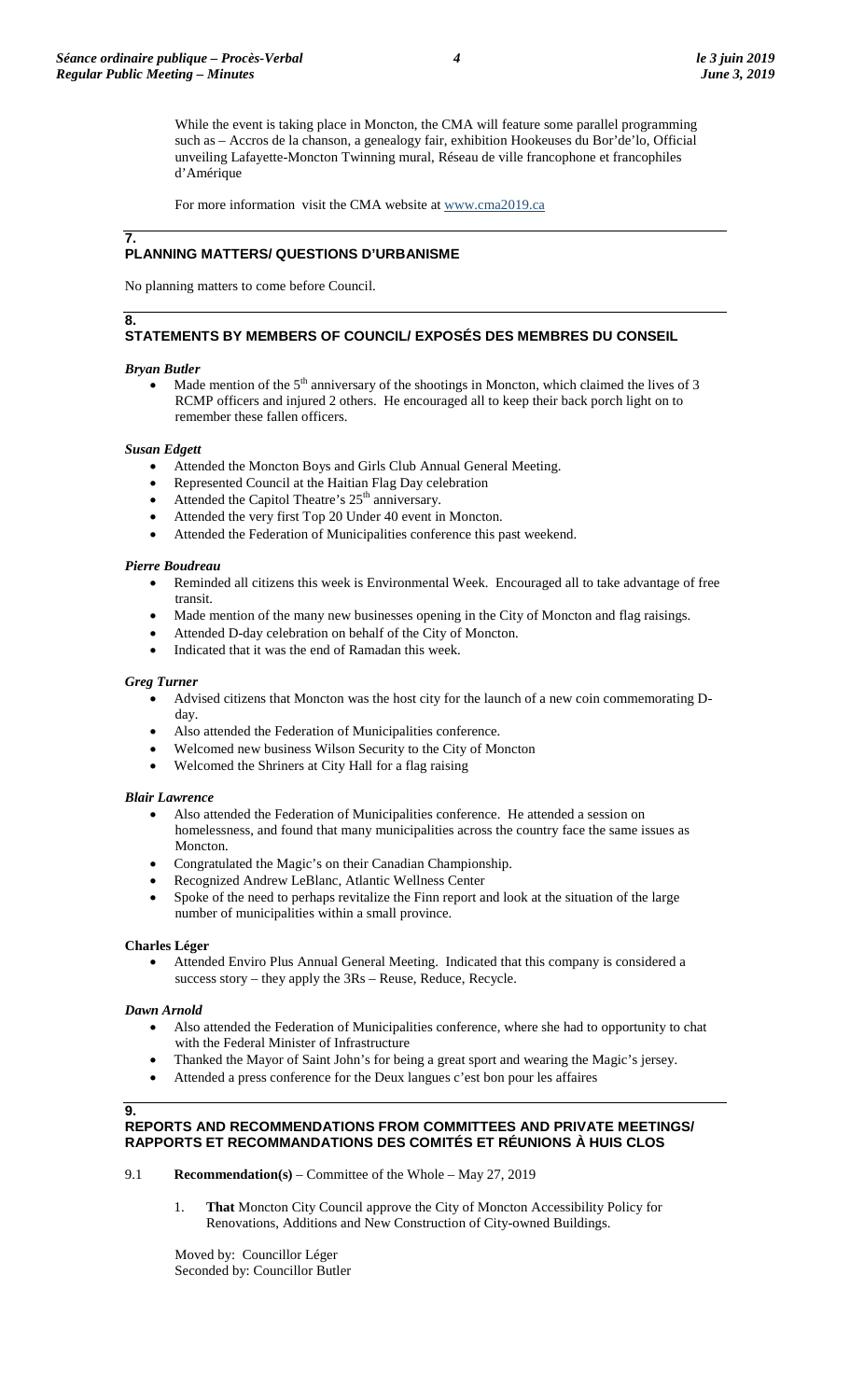### **MOTION CARRIED**

2. **That** Moncton City Council formally recognize the name Parc Garden Hill Park for the park located at 20 Garden Hill Avenue and; further

**That** Moncton City Council formally recognize the name of the amphitheatre at Renton Park as the Amphithéâtre René "Pepsi" Landry Amphitheatre.

Moved by: Councillor Pellerin Seconded by: Councillor Edgett

In response to a question from Councillor Pellerin, administration advised that a plaque will be added to the park to commemorate the late Councillor René (Pepsi) Landry. Ms. Dallaire advised that the family would be consulted as to the best date for the unveiling.

### **MOTION CARRIED**

3. **That** Moncton City Council approve the "Grants Application and Evaluation Policy" to formalize changes that have been made to the grant application process during the past years.

Moved by: Councillor Lawrence Seconded by: Councillor Turner

# **MOTION CARRIED**

- 4. **That:**
	- 1. City Council approve the transfer of \$197,000 from account number W19D-05DC Previous Authority Streets to account number W19D 04BA in order to cover a \$197,000 budget shortfall for Designated Highway improvements created when the Province of New Brunswick advised the City that they will fund Designated Highways to \$53,000 compared to the \$250,000 budgeted by the City in its 2019 Capital Works Budget; and
	- 2. That City Council approve the resurfacing of the following Provincial Designated Highway sections of streets which will be absorbed through the one-time \$5,146,148 in Gas Tax Fund 2018 Top up:
		- Elmwood Drive (Keenan Drive to TCH ramp) estimated at \$ 425,000 City Contract W19D 05HA Salisbury Road (civic 235 to Gibson Road) estimated at \$ 390,000 - City Contract W19D 05HA Shediac Road (Harrisville to East) estimated at \$ 110,000 - City Contract W19D 05JA
	- 3. That City Council only approve the resurfacing of By-Pass Kilometrage sections of streets if New Brunswick of Transportation and Infrastructure (NBDTI) provides full funding to the City for these projects, namely:
		- Université Avenue approximately 85 meter section south of the Wheeler Boulevard eastbound ramps estimated at \$ 55,000 - City Contract W19D 05HA Harrisville Boulevard, two sections totalling approximately 295 meters (65 m north of the bridge and 210m south of the bridge) estimated at \$165,000 - City Contract W19D 05JA

The Assistant City Clerk advised Council that an error was noted within the motion, and has since been corrected. The wording of number 3 under the bullet point indicated (85 m north of the bridge…) should read (65 m north of the bridge…)

Moved by: Deputy Mayor Boudreau Seconded by: Councillor Edgett

## **MOTION CARRIED**

**10.**

# **REPORTS FROM ADMINISTRATION/ RAPPORTS DE L'ADMINISTRATION**

### 10.1 **City Contract W19D 05AJ** – Street Microsurfacing

### **Motion:**

- 1. **That** City Contract No. W19D 05AJ, Street Microsurfacing, be awarded to Maritime Road Recycling Inc. in the amount of \$913,387.50 including HST (\$828,291.55 net municipal cost), and that the budget for the project be set at \$950,000.00 including net HST, engineering and contingency.
- 2. It is also recommended that a contract be drafted, and that the Mayor and City Clerk be authorized to sign said contract and affix the Corporate Seal of the City of Moncton.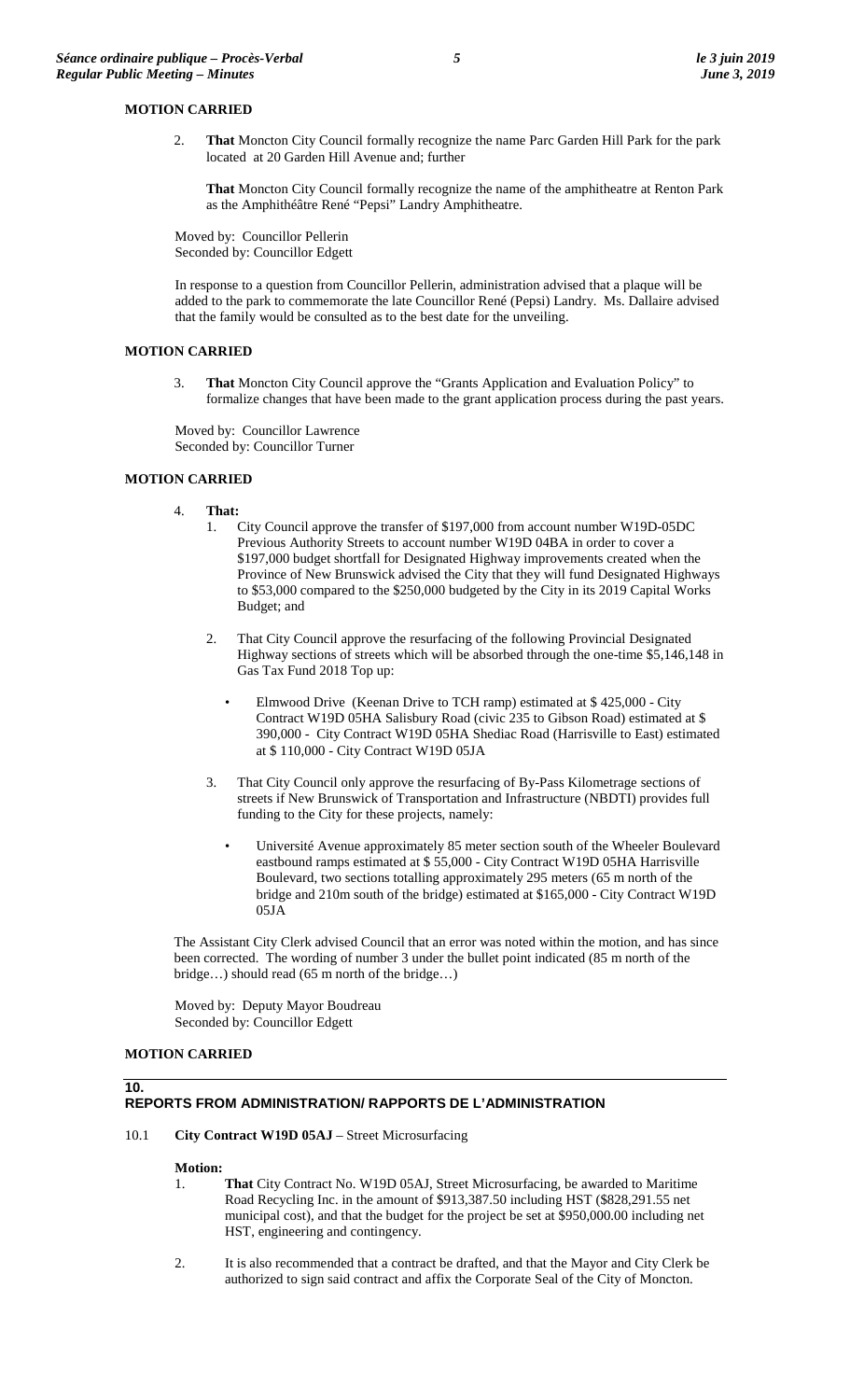Moved by: Councillor Lawrence Seconded by: Councillor Léger

### **MOTION CARRIED**

10.2 **City Contract W19C03FC** – Weldon St. Storm Sewer Release System

#### **Motion:**

- 1. That City Contract No. W19C 03FC, Weldon Street Storm Sewer Relief System, be awarded to Monarch Construction Ltd. in the amount of \$1,668,926.00 including HST (\$1,513,440.15 net municipal cost), and that the budget for the project be set at \$1,890,000 including net HST, engineering and contingency.
- 2. It is also recommended that a contract be drafted, and that the Mayor and City Clerk be authorized to sign said contract and affix the Corporate Seal of the City of Moncton.

Moved by: Councillor Léger Seconded by: Councillor Lawrence

#### **MOTION CARRIED**

10.3 **Request for Proposal RFP19-009** – Integrity Commissioner Services

**Motion: That** Request for Proposal #RFP19-009 for the provision of Integrity Commissioner Services be awarded to the highest-scoring Proponent, being ADR Chambers Inc., for a one (1) year period in accordance with the Proponent's fee schedule, with options to extend the agreement for up to two (2) additional one (1) year periods, if it is in the City's best interest to do so.

Moved by: Councillor Léger Seconded by: Councillor Lawrence

Councillor Butler indicated that he would not support the motion. It is his opinion that a process should be in place prior to hiring an integrity commissioner.

Councillor Crossman also indicated he would not support the motion. He requested a breakdown of the cost for the services of the integrity officer.

Councillor Pellerin will not be supporting the motion. He expressed concern with the cost and proposal of the RFP.

Administration indicated that they would provide a detailed breakdown of costs of hiring a commissioner, as well as the cost associated yearly for the retainer.

A lengthy discussion ensued as to the feasibility and the requirements of an Integrity Commissioner.

Mayor Arnold reiterated the importance of having a  $3<sup>rd</sup>$  party involved to resolve any conflicts within Council.

## **MOTION FAILED**

*Nay: Councillor Butler Councillor Turner Councillor Crossman Councillor Hicks Councillor Pellerin*

## 10.4 **Tender TCS19-075** – Riverfront Boardwalk Repairs

#### **Motion:**

- 1. That Tender #TCS19-075 for Riverfront Boardwalk Repairs be awarded to the lowest Bidder meeting the Terms and Conditions, and Specifications, being Atlantic Underground Services Ltd., for the Total Tendered Price of \$623,909.50, including H.S.T. @ 15%.
- 2. It is also recommended that a ten percent (10%) Contingency Allowance in the amount of \$54,253.00, including H.S.T. @ 15% be established for this project to address any unforeseen / unknown site conditions which may result in additional work being required.
- 3. It is also recommended that the Mayor and City Clerk be authorized to sign an agreement with Atlantic Underground Services Ltd., and affix the Corporate Seal of the City of Moncton thereto.

Moved by: Councillor Turner Seconded by: Councillor Butler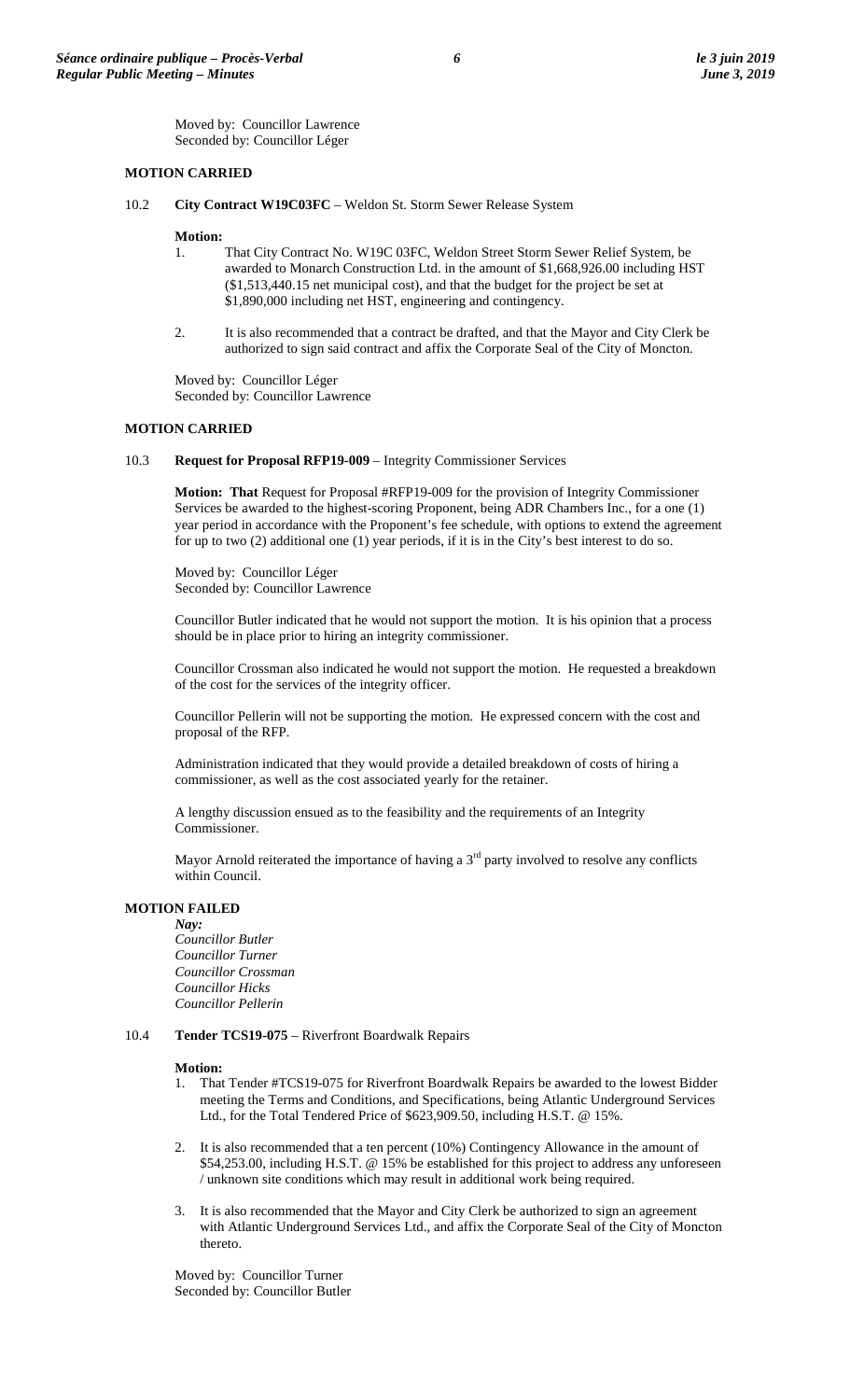Mr. MacDonald will provide Council the motion passed by Council on June 13, 2013 in regards to not accept administration recommendation of rip rap of a section along the Petitcodiac River.

### **MOTION CARRIED**

10.5 **Presentation** – Single Use Plastic Bags – Elaine Aucoin, Director, Environmental Planning & Management

Ms. Aucoin provided via a PowerPoint presentation an overview of the proposed by-law.

A working group was formed to review the banning of single use plastic bags. Members of this working group included the following city departments Environmental Planning & Management, Communications, Urban Planning and Economic Development, Waste Management Services (Eco360) / Service de gestion des déchets (Éco360)

**Motion: That** Moncton City Council give first reading to By-Law #P-619, A By-Law Respecting The Reduction Of Single-Use Plastic Bags In The City Of Moncton.

Moved by: Deputy Mayor Boudreau Seconded by: Councillor Butler

Councillor Pellerin expressed his concern of the low number of businesses responding to the survey, as well as, with wording on charging for single use bags. In response to a question from Councillor Pellerin, Ms. Aucoin indicated that the city would not be exploring a machine for grinding plastic and retracting the recycled material. She advised that this would be an option for Eco360.

In response to Councillor Crossman's question as to the use of the blue/green/clear garbage bags, Ms. Aucoin indicated that this would also fall under Eco360 mandate.

A request was made by Council to have a presentation from Eco360.

Councillor Hicks advised that in his opinion the by-law is being rushed.

Ms. Aucoin advised, in response to a question from Councillor Hicks, that it was her opinion that the retailer would charge accordingly to recover the cost of the single use paper bags. She also advised Council that the Retail Council of Canada has indicated that larger retail stores realize that municipalities are going to be adopting by-laws banning single use plastic bags and they are preparing for these by-laws.

Following a suggestion by Councillor Hicks to change the wording of the by-law to include the banning of the bags for weekly flyer distribution, both City Manager and City Solicitor indicated that the by-law is being adopted by the tri-communities. City Solicitor advised that the weekly flyers distribution will be address at a future Committee of the Whole meeting, and any amendments to the by-law would come from that meeting.

## **MOTION CARRIED**

### **11.**

## **READING OF BY-LAWS/ LECTURE D'ARRÊTÉS MUNICIPAUX**

The City Clerk announced that the following by-laws will be posted on line at **www.moncton.ca** in *lieu of reading them into the record at future meetings, pursuant to Section 15.3(a) ii (A&B) of the Local Governance Act, or same can be faxed, mailed or e-mailed to interested parties at their request*.

### 11.1 **By-Law** Respecting the Reduction of Single-Use Plastic Bags in the City Of Moncton, being By-Law P-619 – *First Reading*

*Council provided the Assistant City Clerk permission to read into the record 1st reading as they adopted Item 10.6 - Presentation – Single Use plastic Bags.* 

*The Assistant Clerk provided First Reading only*

### **12. NOTICES MOTIONS AND RESOLUTIONS/ AVIS DE MOTIONS ET RÉSOLUTIONS**

**13.**

# **APPOINTMENTS TO COMMITTEES/ NOMINATIONS À DES COMITÉS**

**Motion : That** the following appointments be approved :

**CRPA** Irwin Lampert